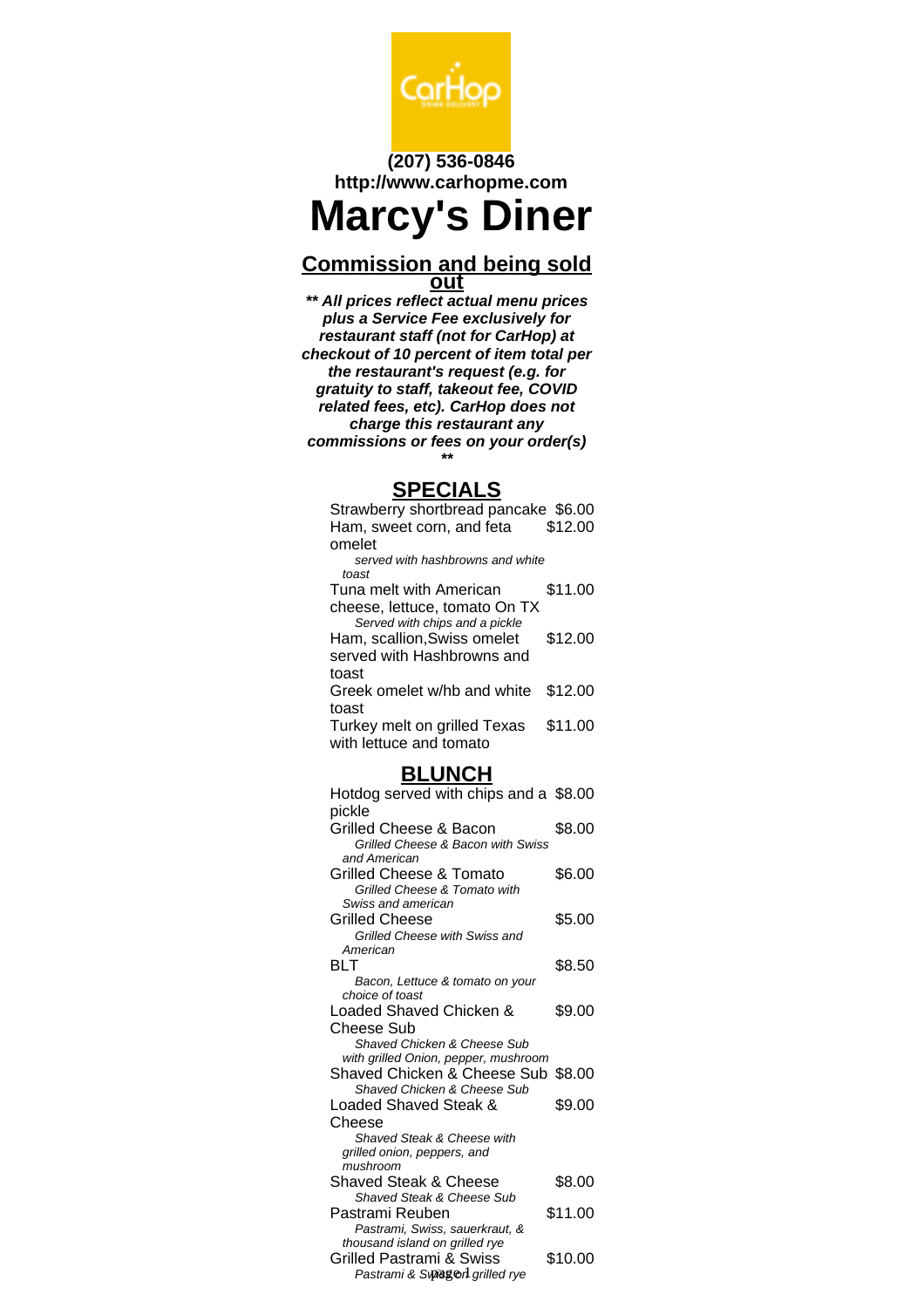with mustard

| <b>THE CLASSIC COMBOS</b>                                             |         |
|-----------------------------------------------------------------------|---------|
| Combo No. 1                                                           | \$7.00  |
| Two Eggs*, hashbrowns, and                                            |         |
| choice of toast                                                       |         |
| Combo No. 2                                                           | \$8.00  |
| Choice of bacon, Canadian bacon,                                      |         |
| or sausage, two eggs, hashbrowns, &                                   |         |
| toast                                                                 |         |
| Combo No. 3                                                           | \$12.50 |
| Corned Beef Hash, two eggs*,                                          |         |
| hashbrowns, and choice of toast                                       |         |
| Combo No. 4                                                           | \$11.00 |
| Two pieces of French toast, two                                       |         |
| eggs*, choice of bacon, Canadian                                      |         |
| bacon, or sausage, and hashbrowns                                     |         |
| Combo No. 5                                                           | \$11.00 |
| Two plain silver dollar pancakes,                                     |         |
| choice of bacon, Canadian bacon, or                                   |         |
| sausage, two eggs, & hashbrowns<br>Combo No. 6                        |         |
|                                                                       | \$12.00 |
| Two flavored silver dollar                                            |         |
| pancakes, choice of bacon, Canadian<br>bacon, or sausage, two eggs, & |         |
| hashbrowns                                                            |         |
| Combo No. 7                                                           | \$13.75 |
| Corned beef hash, two strips of                                       |         |
| bacon, two sausage links, two eggs,                                   |         |
| hashbrowns, & choice of either a                                      |         |
| pancake, french toast, or toast                                       |         |
|                                                                       |         |

## **CAKES & TOAST**

| French Toast                         |        |
|--------------------------------------|--------|
| Golden French toast, with            |        |
| cinnamon & sugar                     |        |
| Capn Crunch French Toast             |        |
| French toast encrusted with Cap'n    |        |
| Crunch cereal topped with cinnamon,  |        |
| powdered sugar & whipped cream       |        |
| Holy Donut French Toast              | \$7.00 |
| Gluten Free Holy Donut French        |        |
| Toast With Cinnamon & Sugar Onl      |        |
| Big & Fluffy Pancake                 |        |
| A big fluffy pancake dusted with     |        |
| powdered sugar                       |        |
| <b>Flavored Pancake</b>              |        |
| Our big and fluffy pancake with      |        |
| choice of one item. banana.          |        |
| blueberries, bacon, chocolate chips, |        |
| coconut, granola, walnuts, cream     |        |
| cheese, raspberries                  |        |

## **BREAKFAST SANDWICHES**

| \$4.00                             |
|------------------------------------|
|                                    |
| \$5.00                             |
|                                    |
|                                    |
|                                    |
| \$5.00                             |
|                                    |
|                                    |
|                                    |
| \$5.00                             |
|                                    |
|                                    |
|                                    |
| \$11.00                            |
|                                    |
|                                    |
|                                    |
|                                    |
| \$13.00                            |
| Two overhard eggs*, shaved steak,  |
|                                    |
|                                    |
|                                    |
| \$12.00                            |
| Taylor Ham pork roll, two overhard |
|                                    |
|                                    |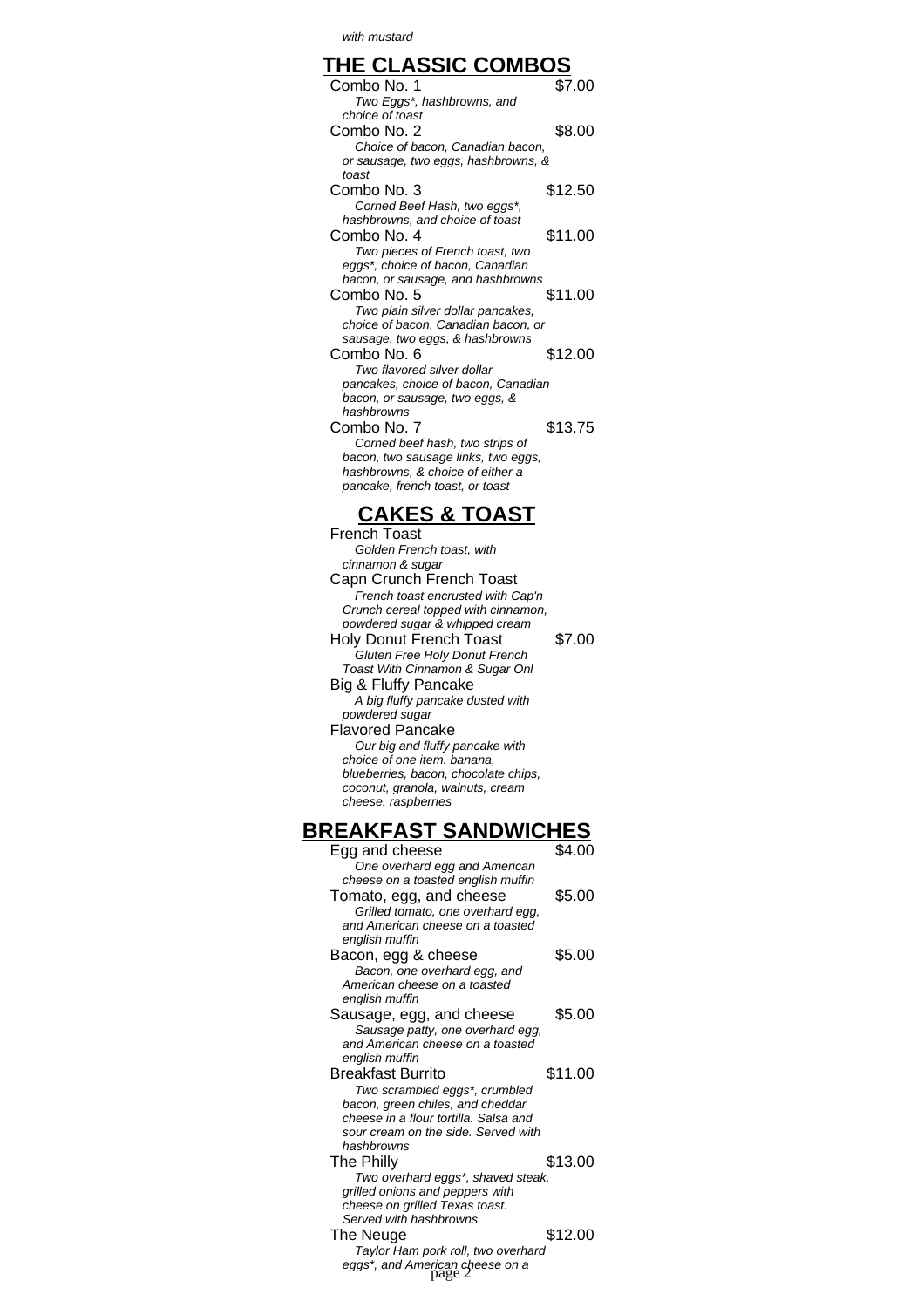grilled roll. Served with hashbrowns. Recommended with mustard

### **HASHBROWN BOWLS**

| Hobo Hashbrowns                     | \$11.00 |
|-------------------------------------|---------|
| Our golden grilled hashbrowns       |         |
| mixed with grilled onions, peppers, |         |
| and jalape os, topped with melted   |         |
| American cheese. Add two eggs \$3   |         |
|                                     |         |
| <b>Special Daily Muffins</b>        |         |

| Raspberry Muffin                       | 4.75   |
|----------------------------------------|--------|
| Tell us if you prefer it grilled or as |        |
| is                                     |        |
| Special Daily muffin                   | \$4.75 |
| Tell us if you would like it as is or  |        |
| grilleD                                |        |
| <b>Blueberry Muffin</b>                | \$4.75 |
| Tell us if you prefer it grilled or as |        |
| is                                     |        |

## **Breakfast SIDE ORDERS**

| Side of Peanut Butter            | \$1.00 |
|----------------------------------|--------|
| Bacon                            | \$6.00 |
| Sausage (3)                      | \$6.00 |
| Corned Beef Hash                 | \$6.50 |
| Hashbrowns                       | \$3.00 |
| Single Egg*                      | \$1.50 |
| Toast                            | \$2.00 |
| Banana                           | \$1.50 |
| Salsa                            | \$1.50 |
| Sour Cream                       | \$1.50 |
| Cream cheese                     | \$1.50 |
| Real Maple Syrup                 | \$3.00 |
| <b>Toasted Bagel &amp; Cream</b> | \$4.00 |
| Cheese                           |        |
|                                  |        |

## **BREAKFAST BEVERAGES**

| Watermelon cream milkshake               | \$5.00 |
|------------------------------------------|--------|
| Orange Creamsicle Milkshake              | \$6.00 |
| Orange juice and vanilla ice cream       |        |
| topped with whipped cream                |        |
| Huckleberry Lemonade                     | \$5.00 |
| Rootbeer Float Milkshake                 | \$6.00 |
| Strawberry milkshake                     | \$6.00 |
| <b>Coffee Milkshake</b>                  | \$6.00 |
| Vanilla Milkshake                        | \$6.00 |
| <b>Chocolate Milkshake</b>               | \$6.00 |
| Sunny D Mimosa                           | \$9.00 |
| Classic Mimosa                           | \$9.00 |
| <b>Bloody Mary</b>                       | \$8.00 |
| <b>Chocolate Milk</b>                    | \$3.50 |
| 16oz                                     |        |
| <b>Whole Milk</b>                        | \$3.00 |
| 16oz                                     |        |
| Apple Juice                              | \$3.00 |
| 10 <sub>oz</sub>                         |        |
| Hot coffee                               | \$3.00 |
| Can of water                             | \$2.00 |
| Hot Tea                                  | \$3.00 |
| Iced Coffee                              | \$4.00 |
| Fresh brewed unsweetened ice             | \$3.75 |
| tea                                      |        |
| Hot chocolate with whipped               | \$2.50 |
| cream                                    |        |
| Iced Mocha                               | \$5.00 |
| Iced coffee, cream, and Hershey's        |        |
| chocolate syrup. Topped with             |        |
| whipped cream<br>Fresh Squeezed Lemonade | \$4.50 |
| add blueberry, watermelon,               |        |
| pomegranate, raspberry, or violet        |        |
| syrup \$1                                |        |
| Orange Juice                             | \$3.00 |
| 16 oz                                    |        |
| <b>Cranberry Juice</b>                   | \$3.00 |
| page 3                                   |        |